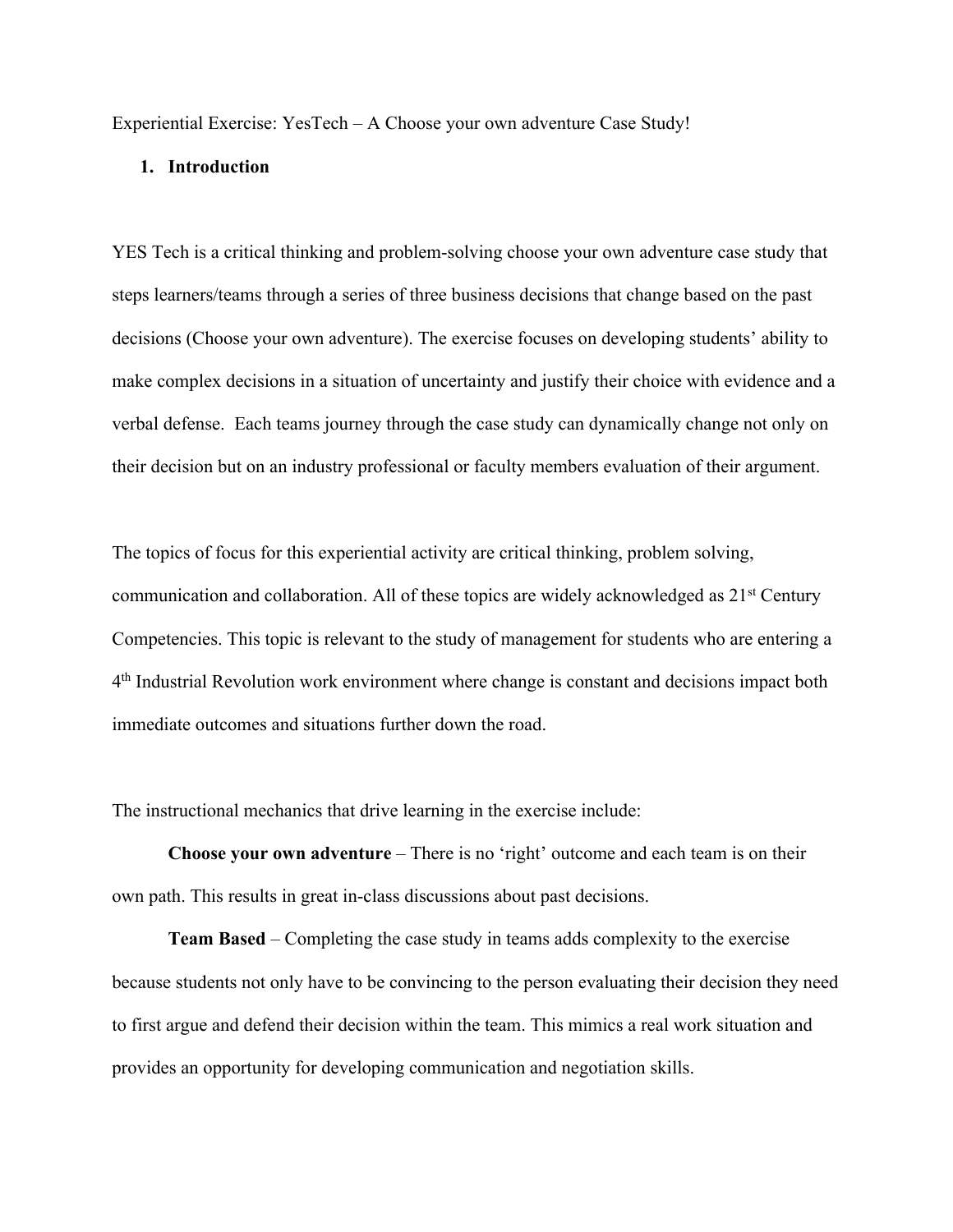**Industry or Faculty Evaluation of Argument** – Whether the students go down the pathway they choose or not is depended on their ability to convince others. This need to convince faulty or industry professionals (who decide which pathway) means the students have to conduct further research and gather data to defend their choice. Additionally, they have the opportunity to develop and practice their presentation skills.

#### **2. Instructions for presenting the exercise**

#### Learning Outcomes

- Identify, analyse and evaluate situations, ideas and information to formulate responses.
- Work in a team towards a common goal. Including the ability to prevent and manage conflict.
- Listen to, understand, convey and contextualise information through verbal, nonverbal, visual and written means.
- Exercise self-reflection in relation to individual learning and teamwork.

#### Timing

The whole exercise is designed to take approximately 25 hours to complete. This includes artifacts that can be used to assess the learning outcomes. Each of the three decisions take approximately 7 hours with the remaining hours allocated to facilitated class discussions.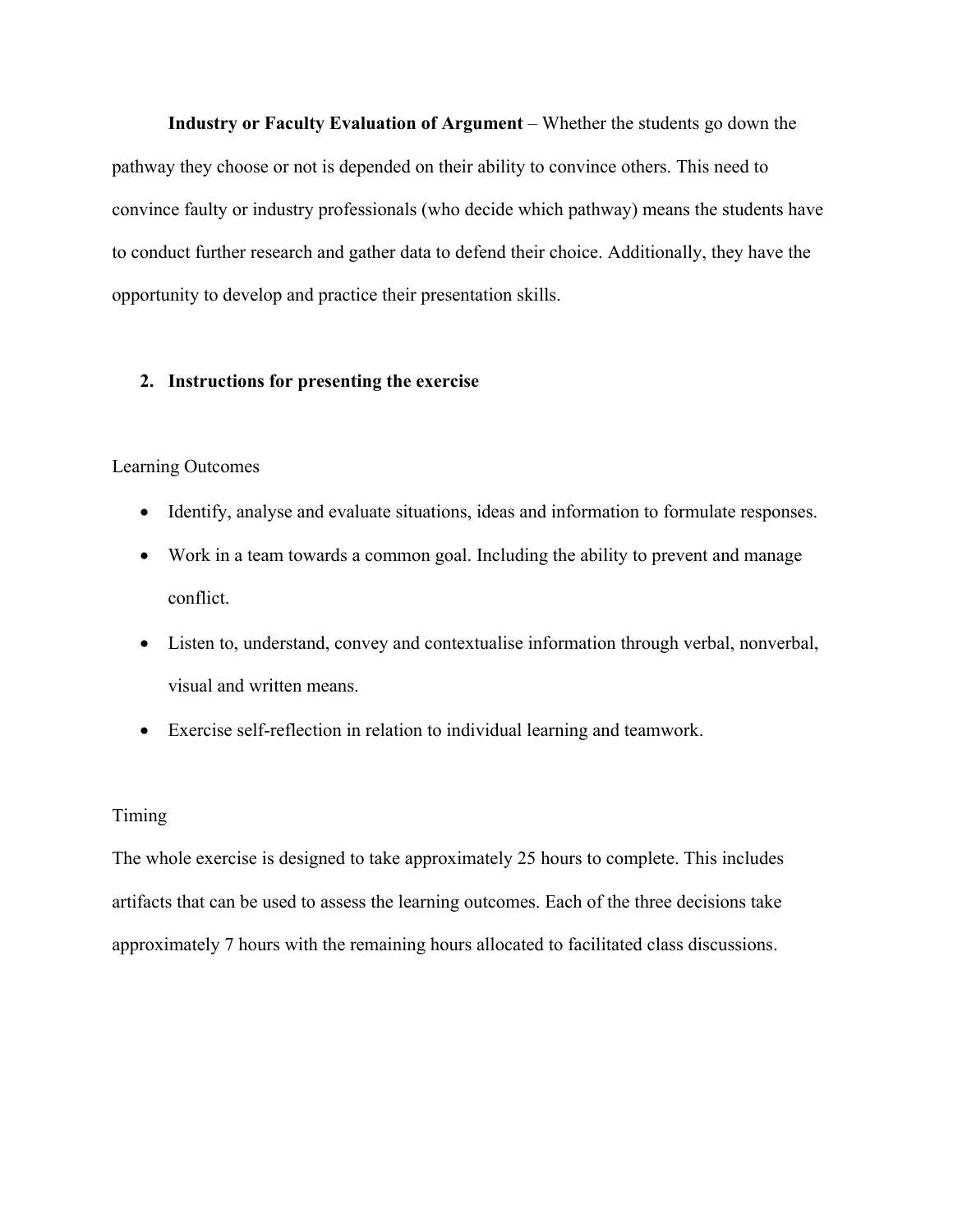The recommended delivery mode is to have students work on it over a four week period. One decision a week with the discussion in class linking the case to relevant theoretical content for the week.

#### Number of Participants/Group Size

Number of participants and group size is flexible. The whole exercise is enabled by technology so it is scalable to large cohorts. Recommended group/team size is  $3 - 5$ .

#### Materials and Technology

The case study is technology enables as a dynamic webapp that can be accessed on any smart phone or computer. Facilitators get access to a coordinator interface where they can control the branching, review presentations and see where each team is at in the case study. Suggested in class discussion guides are also accessible on coordinator interface.

#### Appropriate Level

The case was designed for Masters of Management students but it has been used for undergraduate students too.

#### Preparation Needed

It is recommended that the facilitator/instructor go through at least one decision point on the student interface before kick-off so they understand how the students experience the case study elements.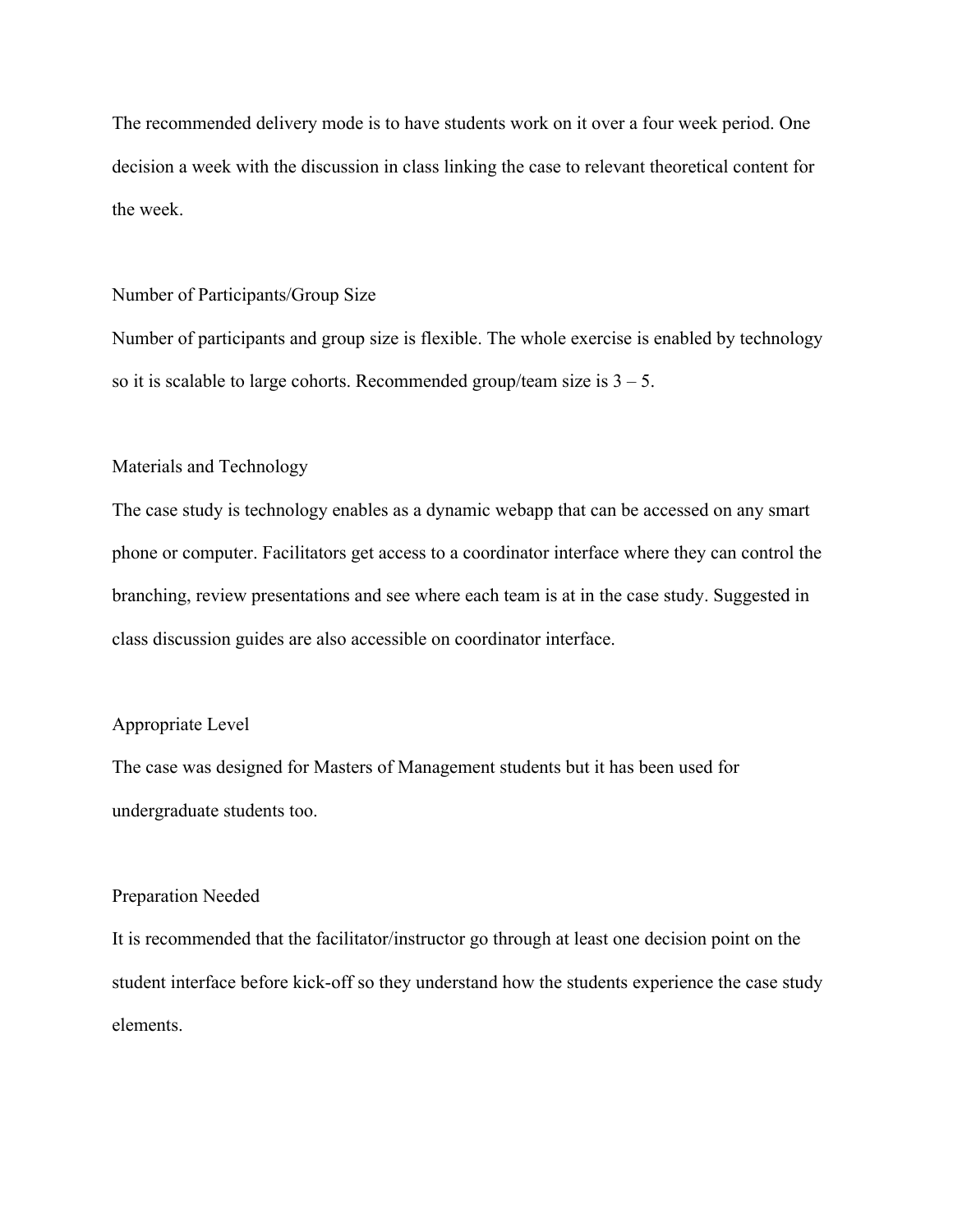#### **3. Teaching Notes**

Step 1: Explain the activity

Step 2: Break students into teams

Step 3: Use Excel to load student teams into the Yes! Tech App

Step 4: Instruct student teams to step through the case study and complete their first decision

Step 5: Once student teams have submitted their decision you can

- Review their defense video yourself and answer the rubric questions that will decide which pathway the students go down
- Assign (in the facilitator interface) an alumni, mentor, TA or another team to review each team (this can be automated), provide feedback and answer the rubric questions.

Step 6: Class Discussion 1 – It is recommended to take some time in class to discuss decision one. The main things that get unearthed in discussion one is:

- Not going down the pathway they chose. This is often a result of their defense not being compelling.
- Wanting access to the other pathways so they have ALL the information for the second decision. This often relates to their hesitation of making a decision in an ambiguous environment.

Step 7: Instruct students to continue through to the next decision point in the case

Step 8: Class Discussion 2 – The main things that get unearthed in discussion two are:

Team Decision Making Issues. Some students may have disagreed with their team members but had to live the consequences of a team decision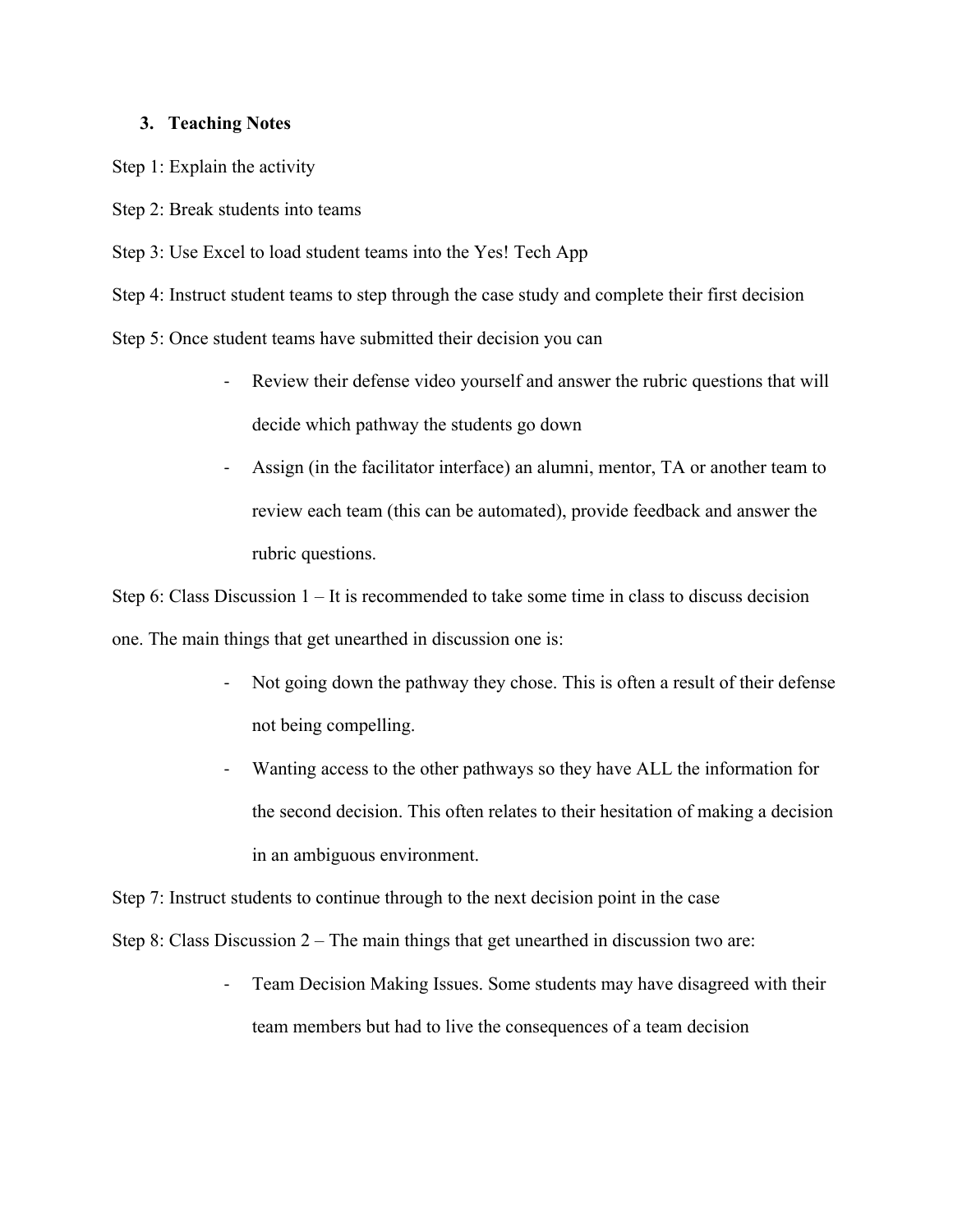- Changing a past decision. After having access to decision three (before completing it) students may want to go back and re-do.

Step 9: Instruct students to continue through the next decision point

Step 10: Class Discussion 3 – The main things that get unearthed in discussion three are:

- Who is the winner/which way is the 'right way'.

Note: Suggested questions for the in-class discussion are available if preferred.

#### **4. Debriefing**

The focus for debriefing the exercise is to go through the students experience of the exercise and help them see how theoretical concepts they learning in class could have been used to gain insight or as a framework as they stepped through the simulation. A few examples are:

- Decision making Using the Cynefin Framework as a lens to see if the decision could have been simplified with more research
- Presenting Communication skills/structuring arguments
- Teamwork Team formation, High Performing Teams

What gets debriefed each time is different and is often dependent on what happens in the class discussions at the end of each decision.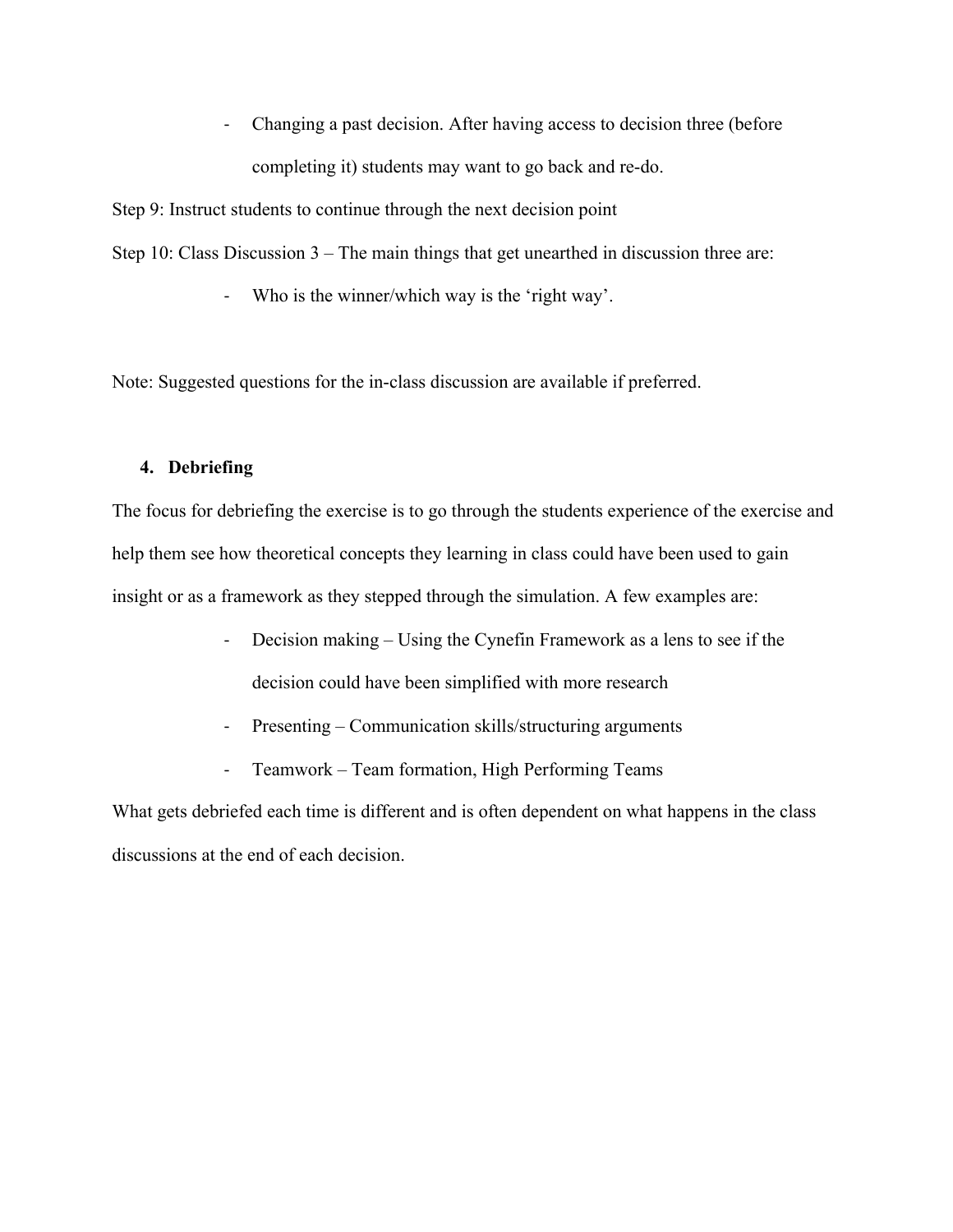#### **5. A summary of students' reactions to the exercise**

- a. Sample of Responses to what are the top two decision making skills
	- i. "Gathering information on the basis of available data and statistics to weigh all the options for a final decision. Active listening and reasoning of all the opinions from other team members to come to a better conclusion or decision."
	- ii. "Critical thinking of all the positives and negatives Time management"
- b. Responses to what would you do differently next time
	- i. "Take up more responsibilities by leading the team rather than being just a team member."
	- ii. "I would gather all the possibilities (positives and negatives) which could support for making decisions and simultaneously with increasing my decision making confident. I have identified my failures and get it as an opportunity to learn. I would gather more evidence and information which support for getting a better outcome. I will strengthen my motivation and commitment towards particular task in next time."
- c. Responses to what are the top two collaboration skills you learnt
	- i. "Active listening to others opinions give the credits where it is necessary Verbal and non verbal communication"
	- ii. "I think I improved on being assertive and active listening. I also learnt to improve emotional intelligence such as being empathetic, and having resilience"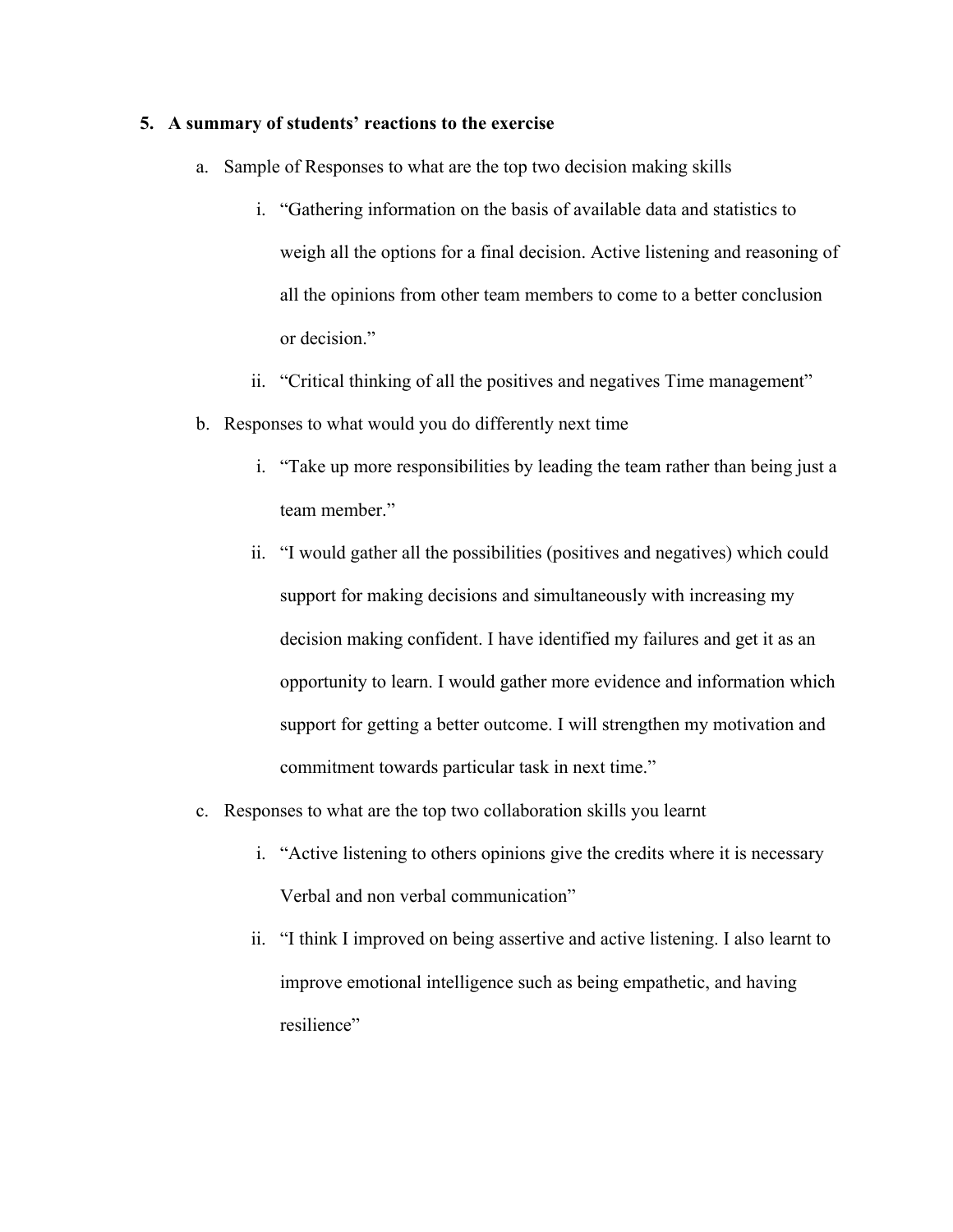#### **6. Presentation**

In a 30min presentation it would be feasible for participants to experience YesTech up until the first decision point and conduct a brief 'in-class' discussion to give participants an example of how these in-class discussions can be run.

I would layout the session in the following way.

Introduction/Team Participants/Give them access to Yes Tech – 5min

Complete First Decision as a team – 20min

We would encourage participants to not think too much about what the right decision is but to experience the process.

Class Discussion – 10min

We would facilitate the participants as if they were in the in-class discussion so they can see an example.

Participants would have access to the program map, experience outline and other resources to take with them and review later.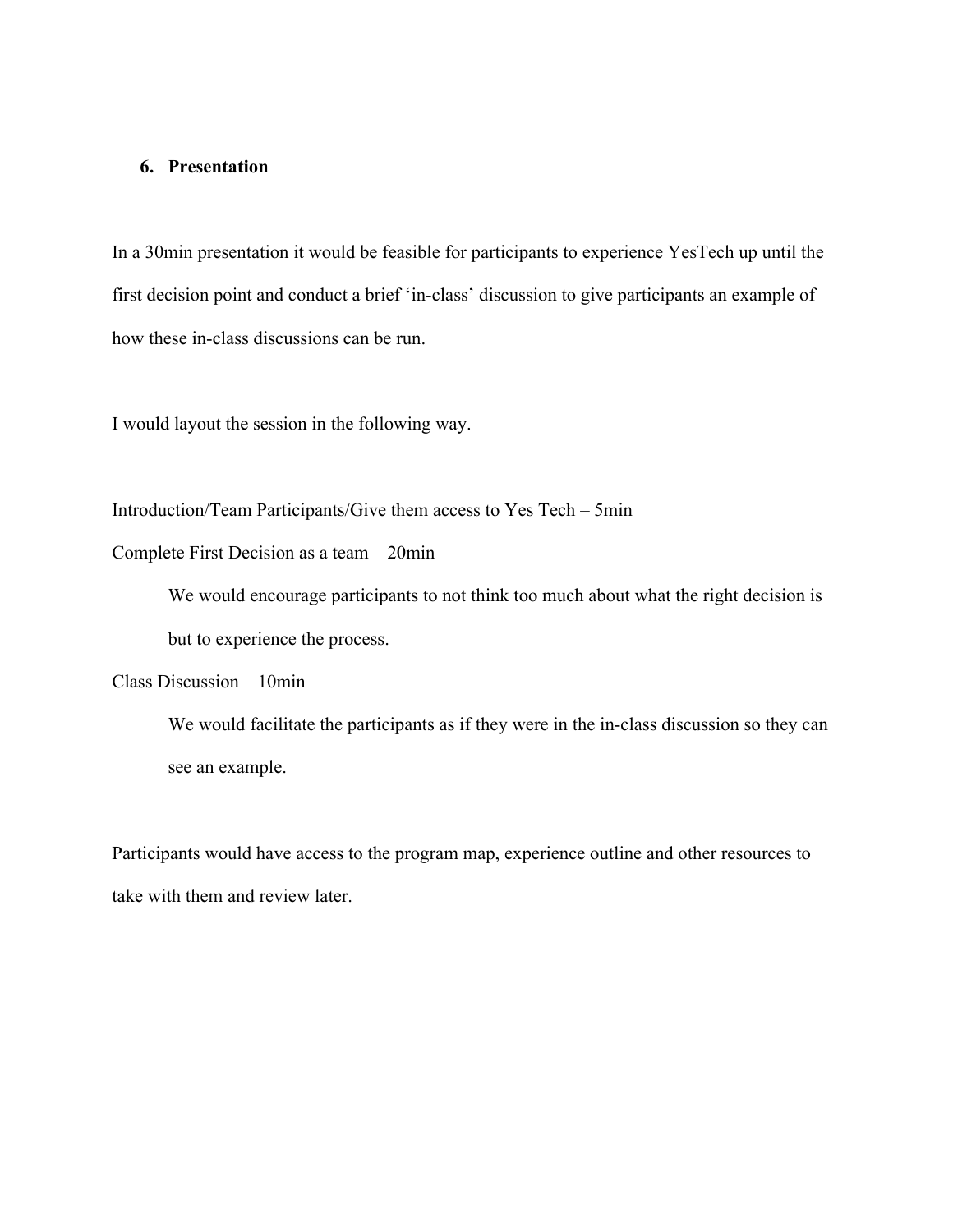#### **7. References/Pedagogical Underpinning of Yes Tech!**

#### Design

YesTech! is designed using Constructive Alignment a curriculum design methodology that positions students in an environment where they are able to construct meaning and engage in higher order learning; where the role of the teacher is to set the intended learning outcomes ensuring assessment, teaching method and content are aligned to them (Biggs, 2003).

To reinforce higher order learning Kolb's Experiential Learning Cycle a method designed to increase learning retention by progressing students through a cyclical process of acting, reflecting, contextualising and applying is used in the design (Healey & Jenkins, 2000). One of the key functions of Kolb's Cycle in the design of YesTech is to ensure that students step through all four phases of the learning cycle multiple times. This is inherit in the structure of the exercise increasing the likelihood that each student will use the cycle to extract learning from the experience.

Finally, learning outcomes were developed based on Bloom's Taxonomy a method for creating learning outcomes that breaks outcomes into three areas; cognitive, affective and psychomotor. It also works on the assumption that higher order learning takes place only after students have mastered skills and acquired knowledge at the lower levels (Orlich et al, 2004).

#### **Structure**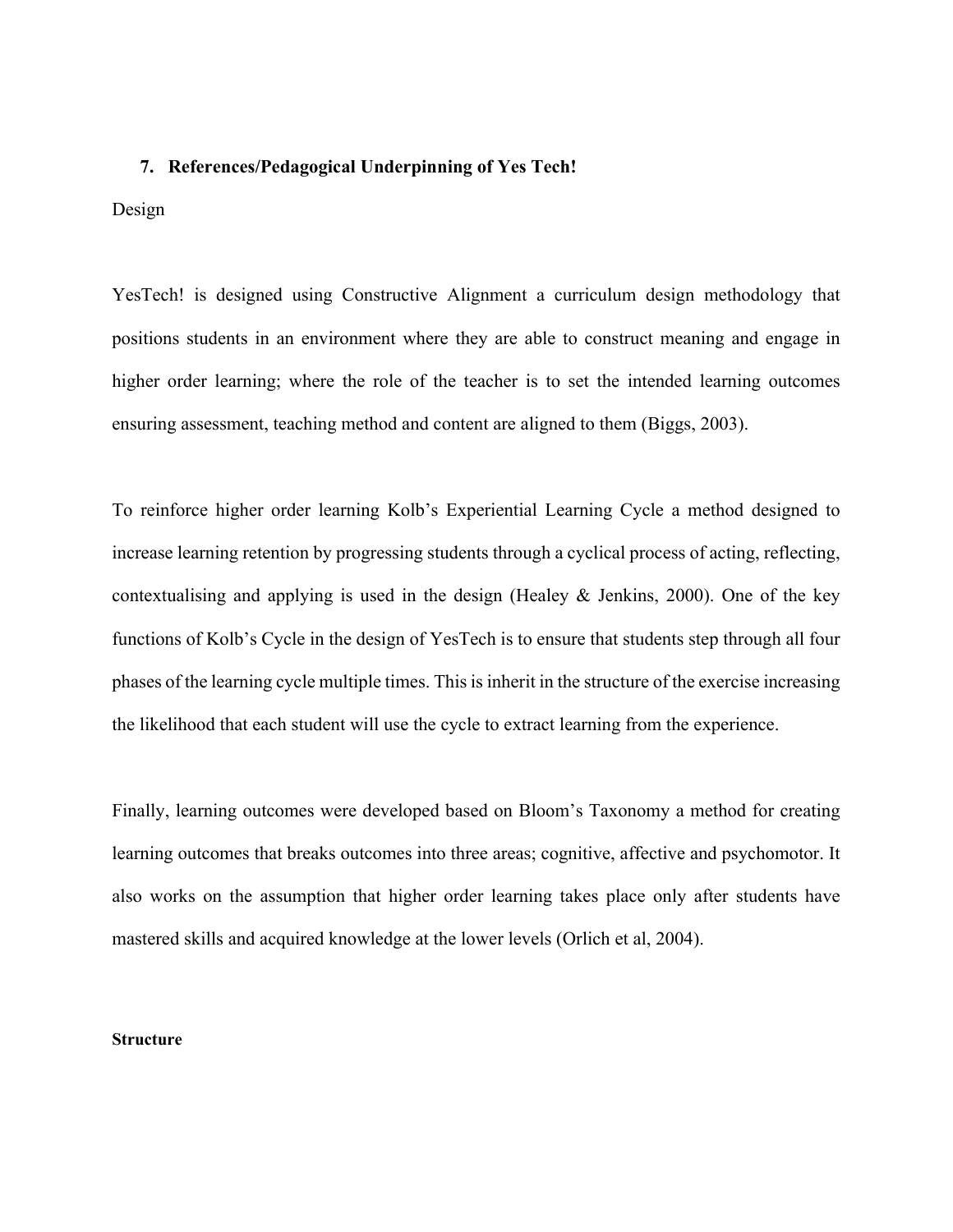Yes Tech! is structured using a flipped classroom approach where student class time is focused more on practical application by making theory based content accessible online using video or other alternative methods (Bishop & Verleger, 2013). Structuring assessments and learning around real – world situation student teams further enhance the flipped classroom approach with Contextual Teaching and Learning a pedagogy that enables students to draw links between content and real world application (Berns & Erickson, 2001). Industry professionals provide feedback on student work from an industry perspective alongside academic assessment further enhances the students learning and preparation for real world application of their knowledge and skills.

#### **Delivery**

Networked Learning is "learning in which information and communication technology… is used to promote connections: between one learner and other learners, between learners and tutors; between a learning community and its learning resources" (Goodyear, Banks, Hodgson & McConnell, 2004, p. 1). Yes Tech is delivered using a purpose built technology platform Practera that enables, cohort wide collaboration, project team collaboration and three-way collaboration between learner, academic and industry mentor that facilitates a Networked Learning environment for students.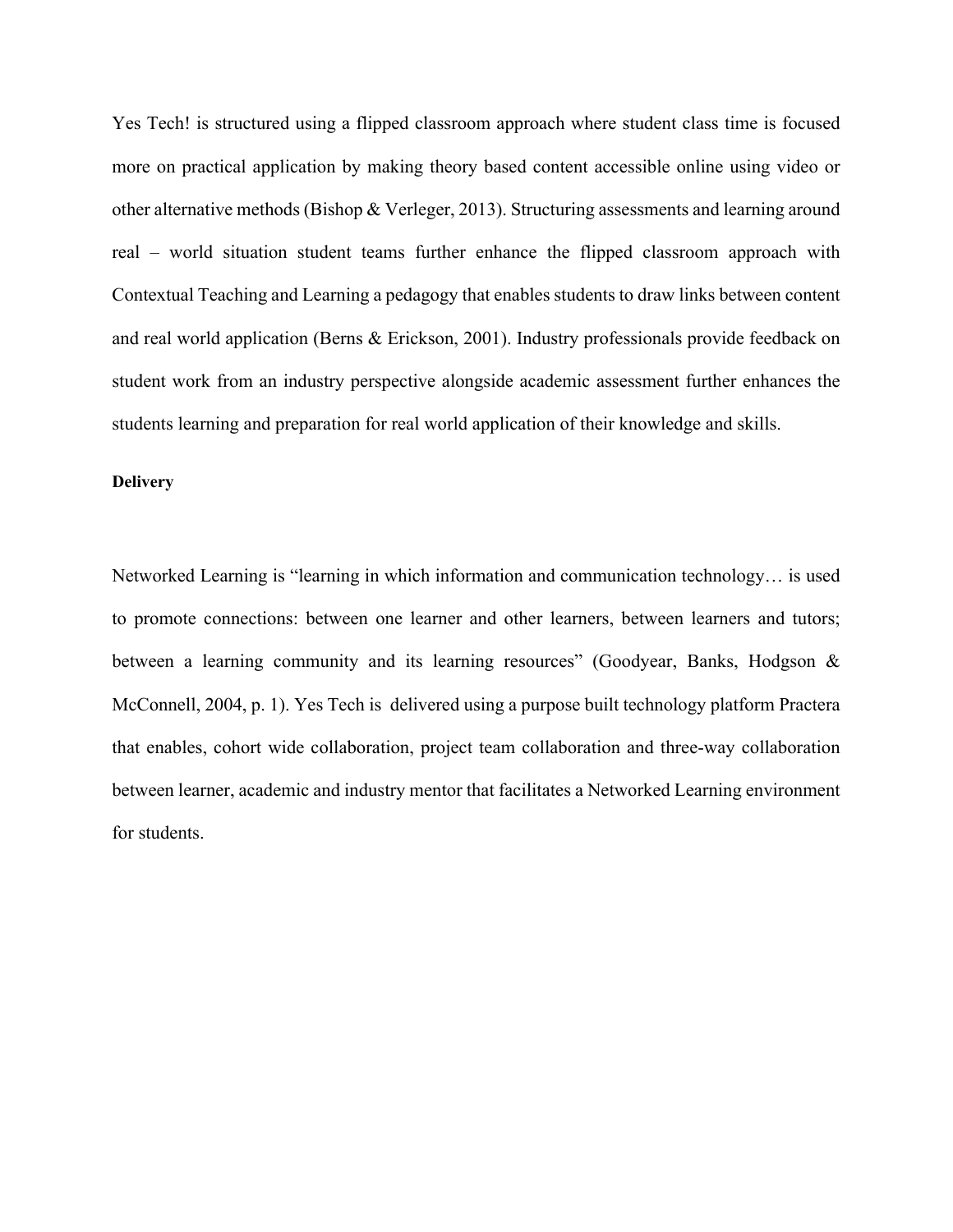#### **Reference List**

Biggs, J.B. (2003). Teaching for quality learning at university 2nd Ed. Buckingham: Open University Press/Society for Research into Higher Education.

Bishop, J. L., & Verleger, M. A. (2013). The flipped classroom: A survey of the research. Paper presented at the American Society for Engineering Education, Atlanta, GA.

Berns, R. G., & Erickson, P. M. (2001). Contextual teaching and learning: Preparing students for the new economy (The Highlight Zone: Research @ Work No. 5). Louisville, KY: University of Louisville, National Research Center for Career and Technical Education.

Goodyear, P, Banks, S, Hodgson, V & McConnell, D (2004) Research on Network Learning: An overview, in Goodyear, P, Banks, S, Hodgson, V and McDonnell, D, eds, Advances in Research on Networked Learning, Kluwer Academic Publishers, Dordrecht, pp 1–10.

Healey, M & Jenkins, A 2000, 'Kolb's Experiential Learning Theory and Its Application in Geography in Higher Education,' Journal of Geography, 99(5).

Orlich, D., Harder, R., Callahan, R., Trevisan, M. & Brown, A (2004). Teaching strategies: a guide to effective instruction (7th ed.). Houghton Mifflin.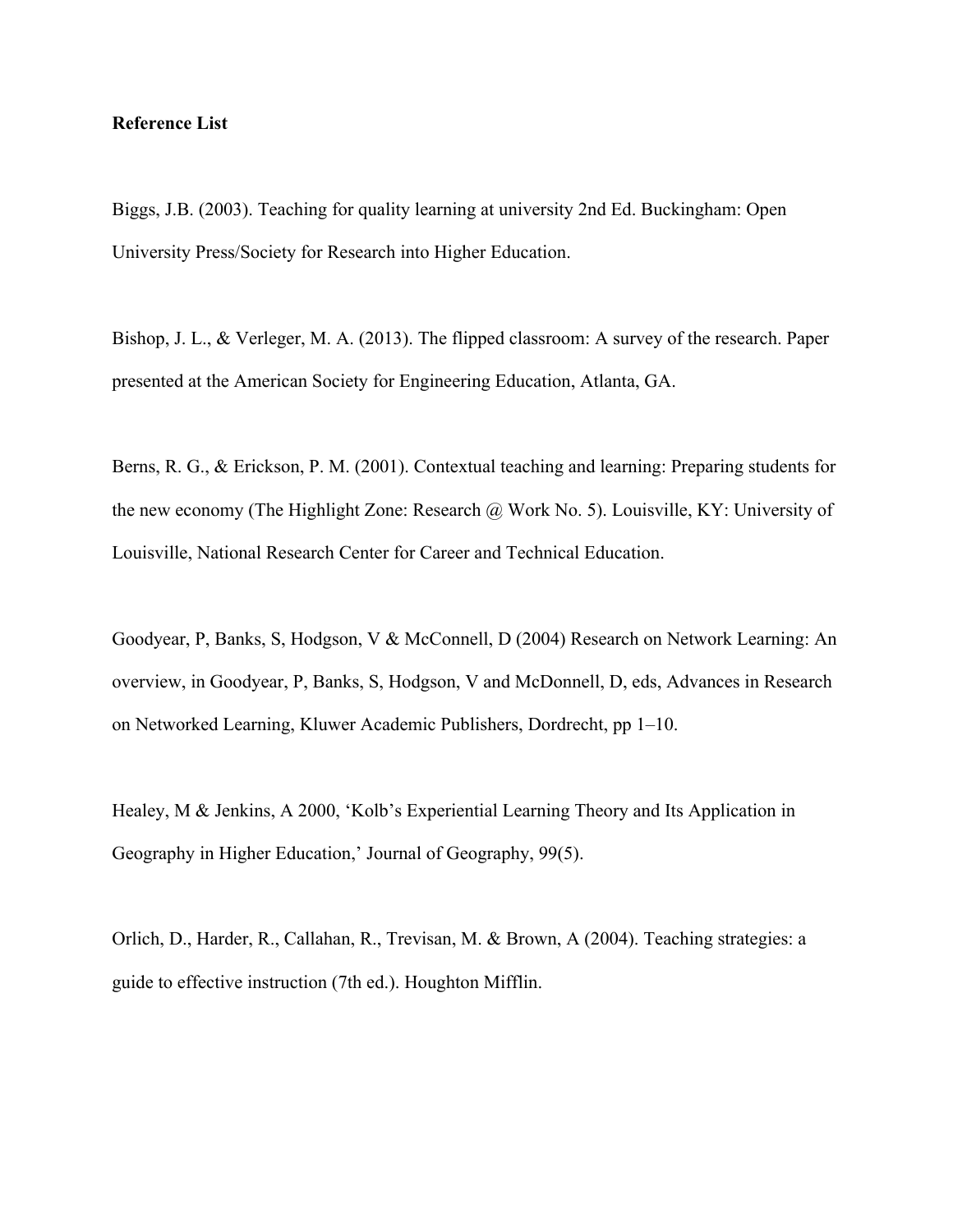### **8. Appendices**

- a. Appendix 1 Exercise Overview
- b. Appendix 2 Exercise Outline with map of pathways and assessment items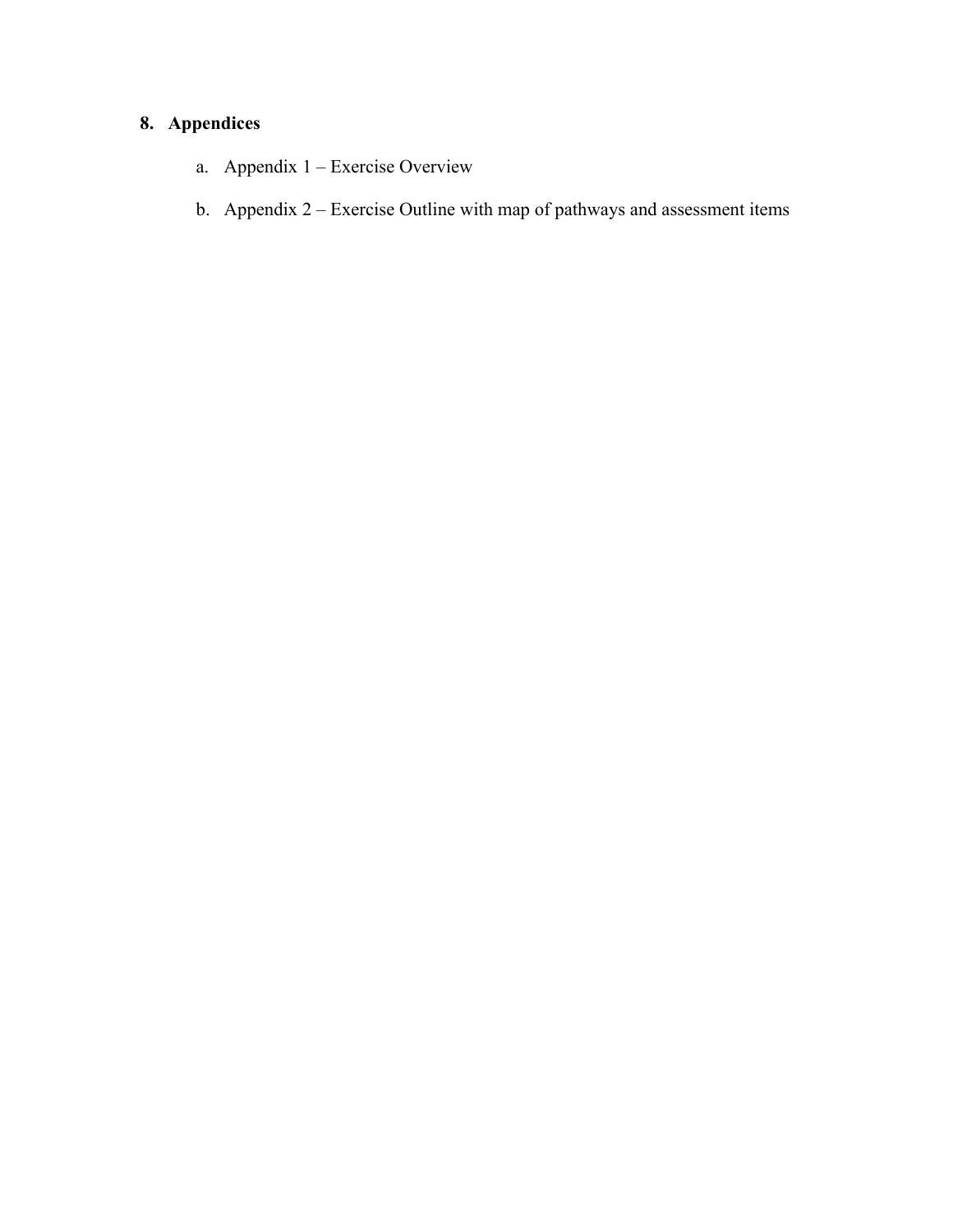# **YES Tech Case Study**

| 5 Key<br><b>Points</b>             | Case Study on complex decision making<br>٠<br>Simulated company and problems<br>$\bullet$<br>Optional teams & optional mentor feedback<br>$\bullet$<br>Reflections on decision outcomes<br>Video submissions                                                                                                                                                                                                           |  |  |  |  |  |
|------------------------------------|------------------------------------------------------------------------------------------------------------------------------------------------------------------------------------------------------------------------------------------------------------------------------------------------------------------------------------------------------------------------------------------------------------------------|--|--|--|--|--|
| <b>Short</b><br><b>Description</b> | YES Tech is a critical thinking and problem-solving case study that supports participants<br>through complex challenges, decision making simulations, analysis and the building of<br>important 21st Century Skills. This program has four separate versions: automated individual,<br>automated team, moderated individual and moderated team.                                                                        |  |  |  |  |  |
| <b>Learning</b><br><b>Outcomes</b> | Identify, analyse and evaluate situations, ideas and information to formulate responses.<br>1.<br>Work in a team towards a common goal. Including the ability to prevent and manage<br>2.<br>conflict.<br>3.<br>Listen to, understand, convey and contextualise information through verbal, nonverbal,<br>visual and written means.<br>4.<br>Exercise self-reflection in relation to individual learning and teamwork. |  |  |  |  |  |
| <b>Features</b><br><b>List</b>     | Chat<br>Gamified: locked/hidden next episodes of<br>Fast feedback questions<br>the case study<br>$\bullet$<br>Auto-assign reviewers (if applicable)<br>In-app and SMS notifications<br>$\bullet$<br>Auto-publish reviews (if applicable)<br>Video submissions<br>$\bullet$                                                                                                                                             |  |  |  |  |  |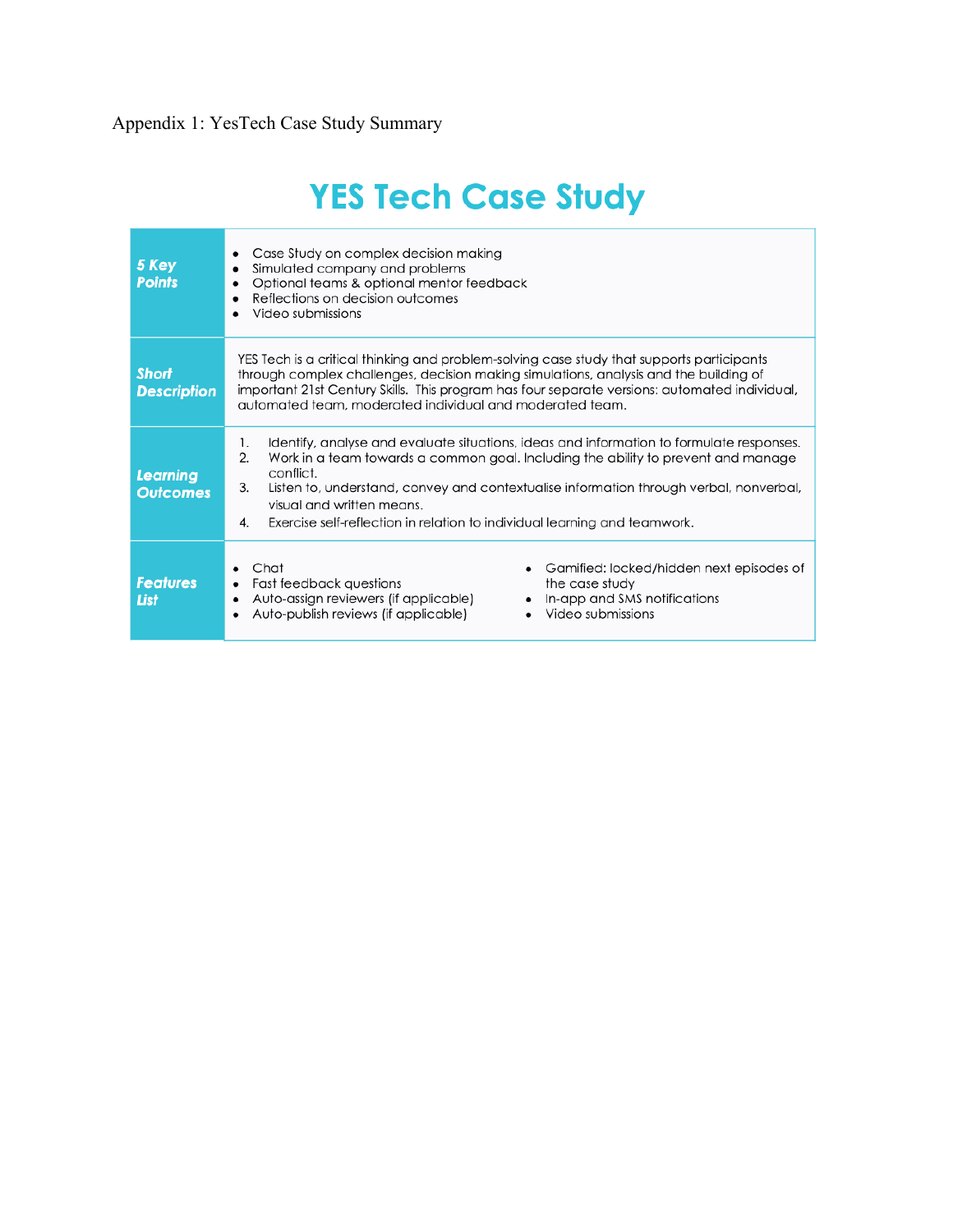

# Decision Making Case

# Design Document

Created: April 2018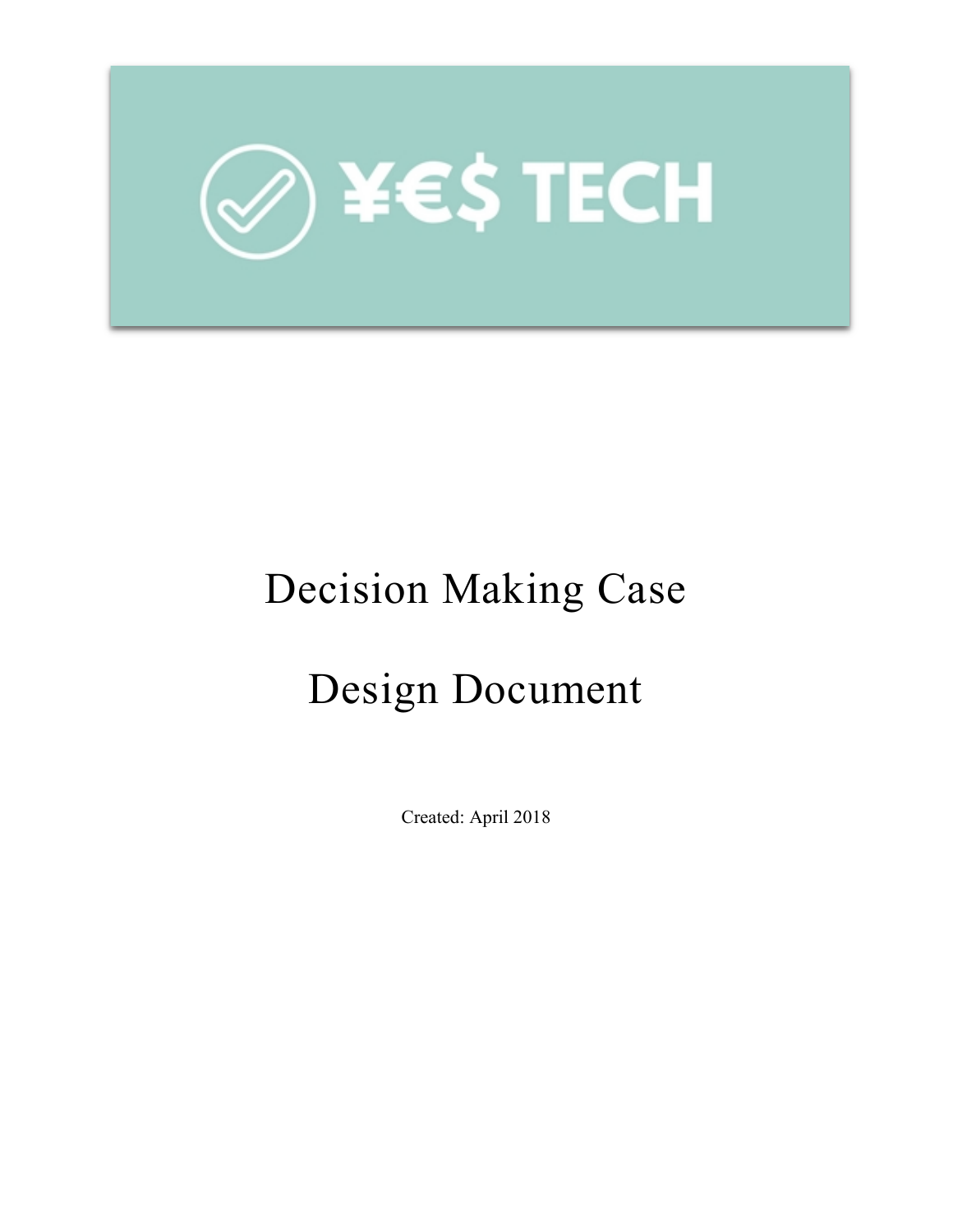# Table of Contents

| <b>COURSE INFORMATION</b>                      | 15 |
|------------------------------------------------|----|
| <b>LEARNING OUTCOMES</b>                       | 16 |
| <b>LEARNING OUTCOMES DETAILED</b>              | 17 |
| <b>CASE MAP</b>                                | 20 |
| <b>KEY DECISIONS &amp; REFLECTION ELEMENTS</b> | 21 |
| <b>KEY DECISIONS &amp; REFLECTION DETAILS</b>  | 21 |
| POTENTIAL CONFIGURATIONS                       | 24 |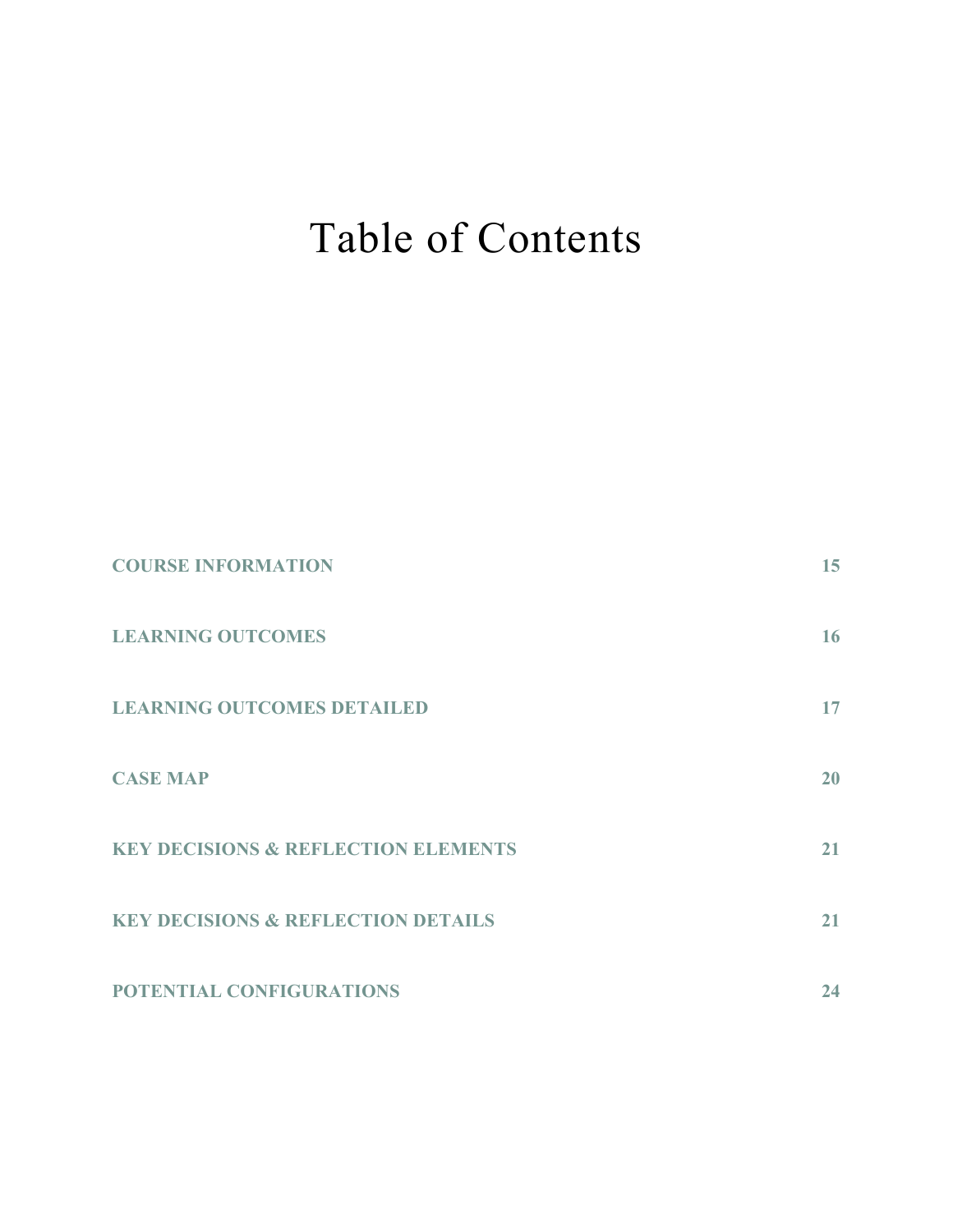### COURSE INFORMATION

#### **Objective**

The YES Tech Case is a critical thinking and problem-solving case study that supports students through the process of experiential learning and enables the building of important 21st Century Skills. This learning can enable students to close the skill gap widely seen in graduates entering into employment in our rapidly changing and technology-centred world. The World Economic Forum defines a list of sixteen 21st Century skills in *New Vision for Education* (2015) as "most critical" to address in students today in order to support future employability. This program has been developed in order to address three of these important skills and includes reflective practice to build their learning and understanding.

This program has been designed as an interactive, experiential learning and team building program that integrates the use of Practera's platform, complete with written and video submissions that can moderated by administrators or coordinators. This case study has been built to allow facilitation by one or many different stakeholders, be them industry, professional development or education providers.

#### **Duration**

This case study has a suggested duration of 4 weeks – 1 week per decision and 1 week for final wrap up and reflection. This timing can be condensed based on configuration which is detailed further on page 10.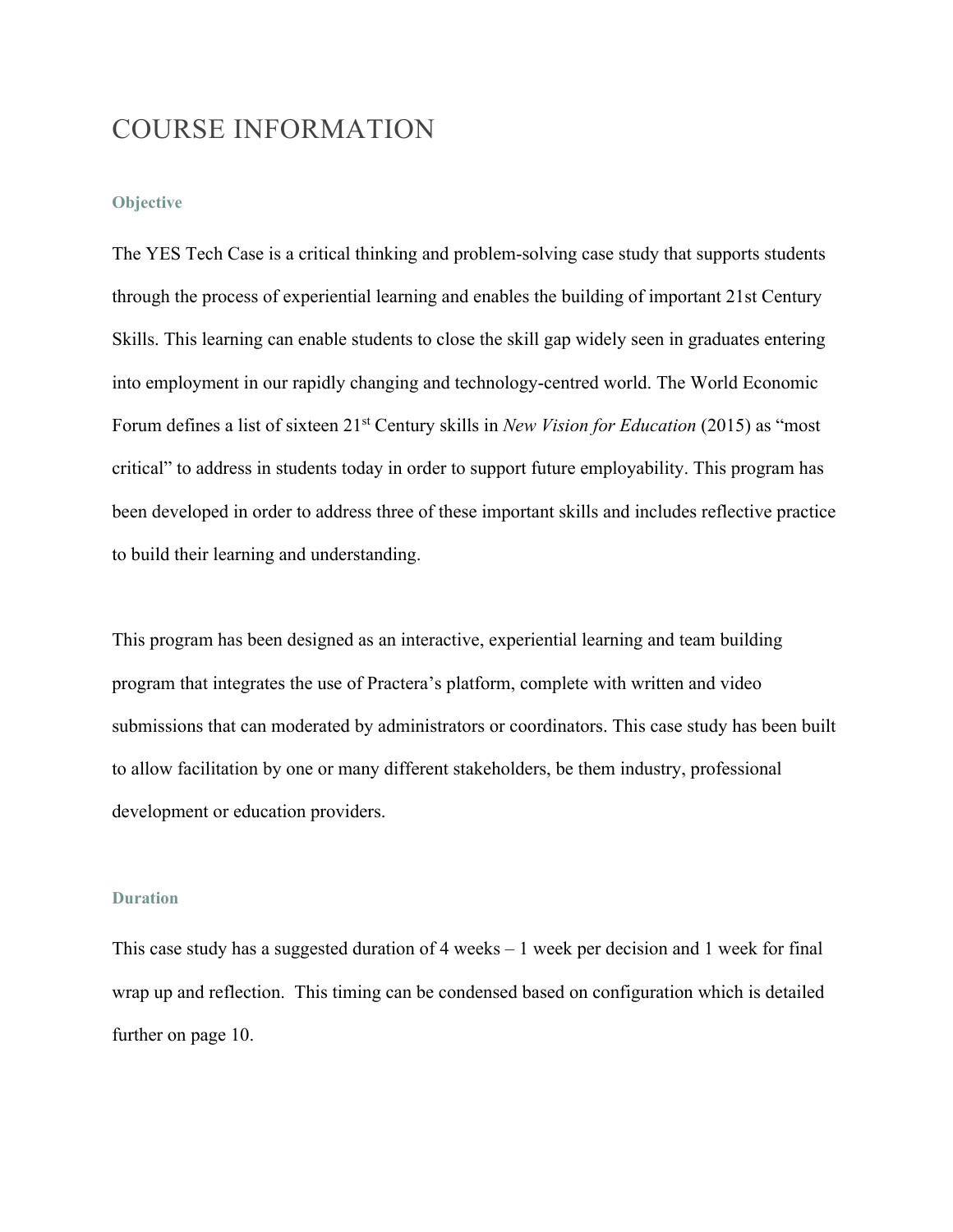### LEARNING OUTCOMES

#### **Project Outline**

This program has been designed to build a student's ability to approach complex challenges, and address in particular, three of the sixteen 21st century skills as outlined by World Economic Forum in the New Vision for Education Report (2015). Simulations such as this case study allow students to engage in learning using a game-like environment, which provides the ability for participants to develop and work on multiple skills at the same time. Participants also must engage in reflection throughout this case study, which is an essential building block of experiential learning (Kolb, 1984). By using this pedagogical approach in the learning design and incorporating the use of the technology platform Practera, this case study provides an integrated learning experience for participants that not only addresses essential 21<sup>st</sup> Century skills but also facilitates reflective practice.

In this case study, students will be playing the role of consults (possibly on a team) that have been contracted to support YES Tech's future growth. On the successful completion of this course students will be able to:

- 1. identify, analyse and evaluate situations, ideas and information to formulate responses. (WEF)
- 2. work in a team towards a common goal. Including the ability to prevent and manage conflict. (WEF)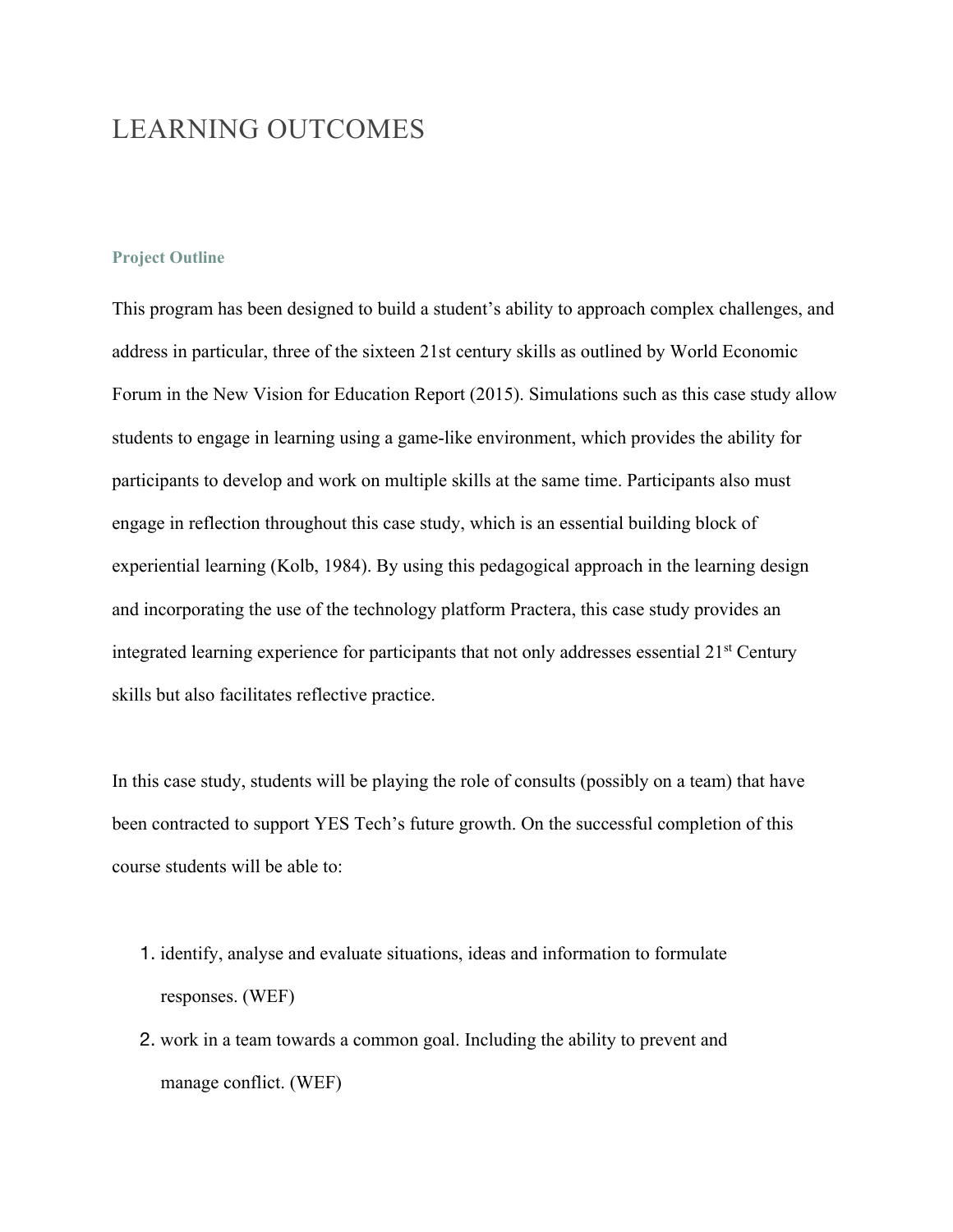- 3. listen to, understand, convey and contextualise information through verbal, nonverbal, visual and written means. (WEF)
- 4. exercise self-reflection in relation to individual learning and teamwork. (Kolb)

#### **References**

Kolb, D. (1984). Experimental Learning. Englewood Cliffs: Prentice-Hall.

World Economic Forum. (2015). *New Vision for Education: Unlocking the Potential of Technology* [PDF]. Geneva: World Economic Forum.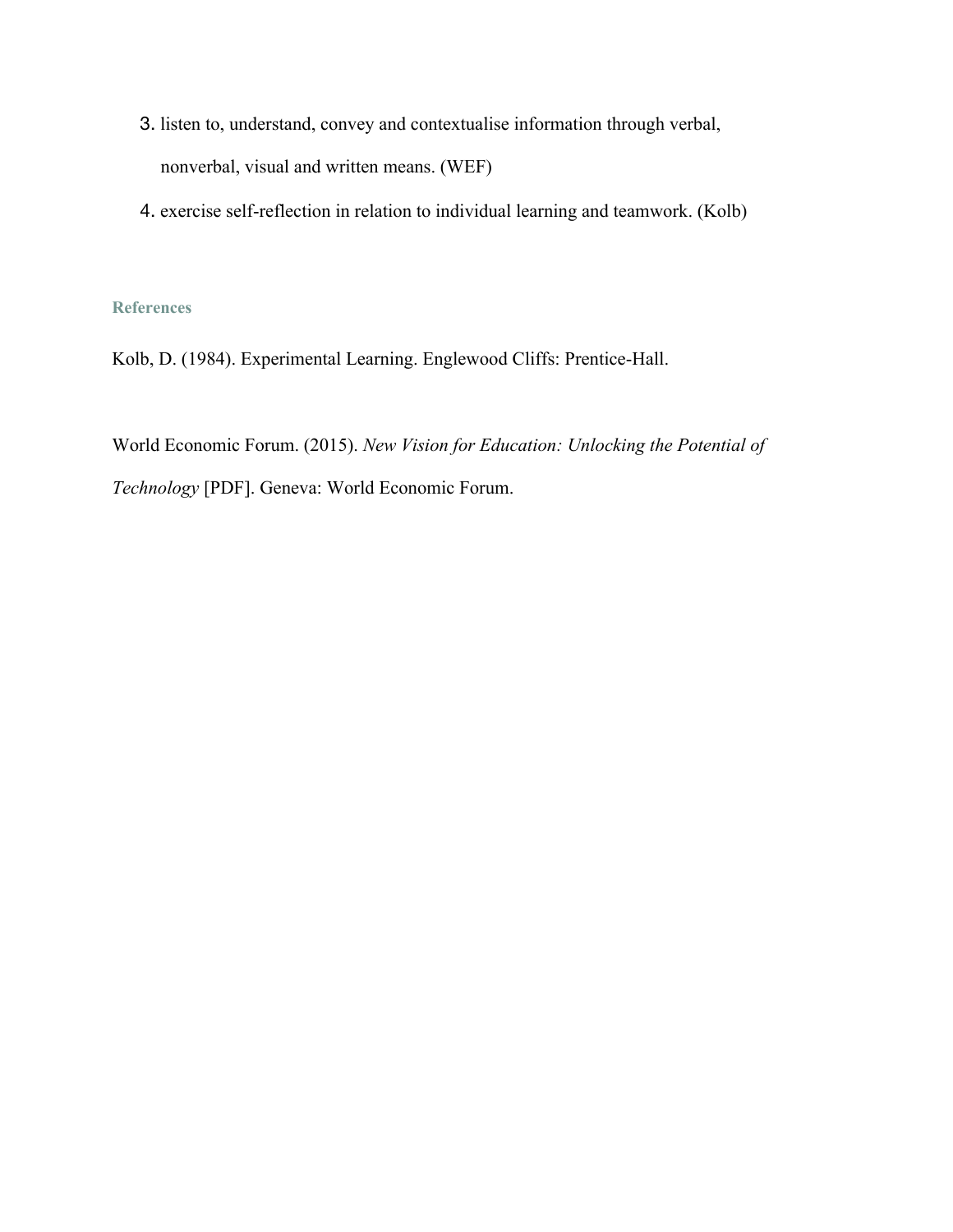## LEARNING OUTCOMES DETAILED

#### **Critical Thinking & Problem Solving**

Students are required to make decisions for a fictitious company based on the limited information they are provided. The ambiguity of the information provided is key to ensuring that students are able to use reasoning, systems thinking and make judgements and decisions to solve complex problems. Throughout this program, students will need to work together to make decisions for a company's future that may or may not work.

#### **Collaboration & Teamwork**

Students are required to work effectively and respectfully within a team they are allocated to. In order to do this, they will need exercise flexibility, make compromises and share the responsibility of decisions and come together as a team to create videos that outline their team decision clearly. All team members must be involved in the decision-making process and be featured in the video submissions.

#### **Communication**

Students are required to submit videos and written work that meet standards of clear communication. They will be expected to articulate their thoughts and ideas effectively and have awareness of their body language and any nonverbal communication that may be communicated through video. Students are submitting their videos to fictitious characters within the YES Tech business, so students will need to consider their videos to be presented in the style of a business presentation.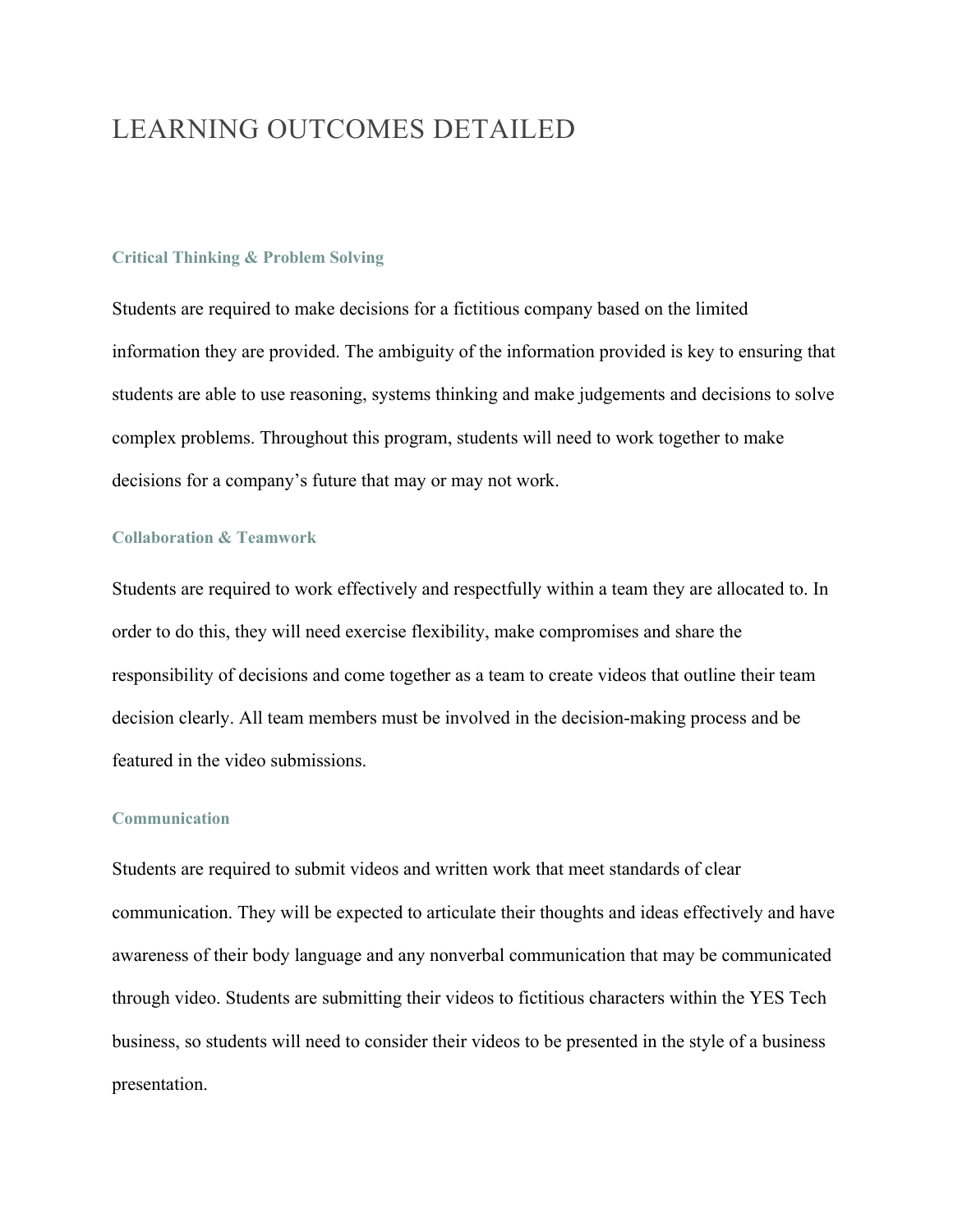#### **Reflection**

Reflective practice is the backbone of experiential learning. In the YES Tech Case, students are required to reflect individually about their present decision-making practice at the beginning of the course and reflect again on their learning and growth at the end of the case. By reflecting, students will be able to thoughtfully consider and process their experience with the YES Tech Case. In doing so, they will identify their strengths both individually and as a team in order to improve their decision making process in the future.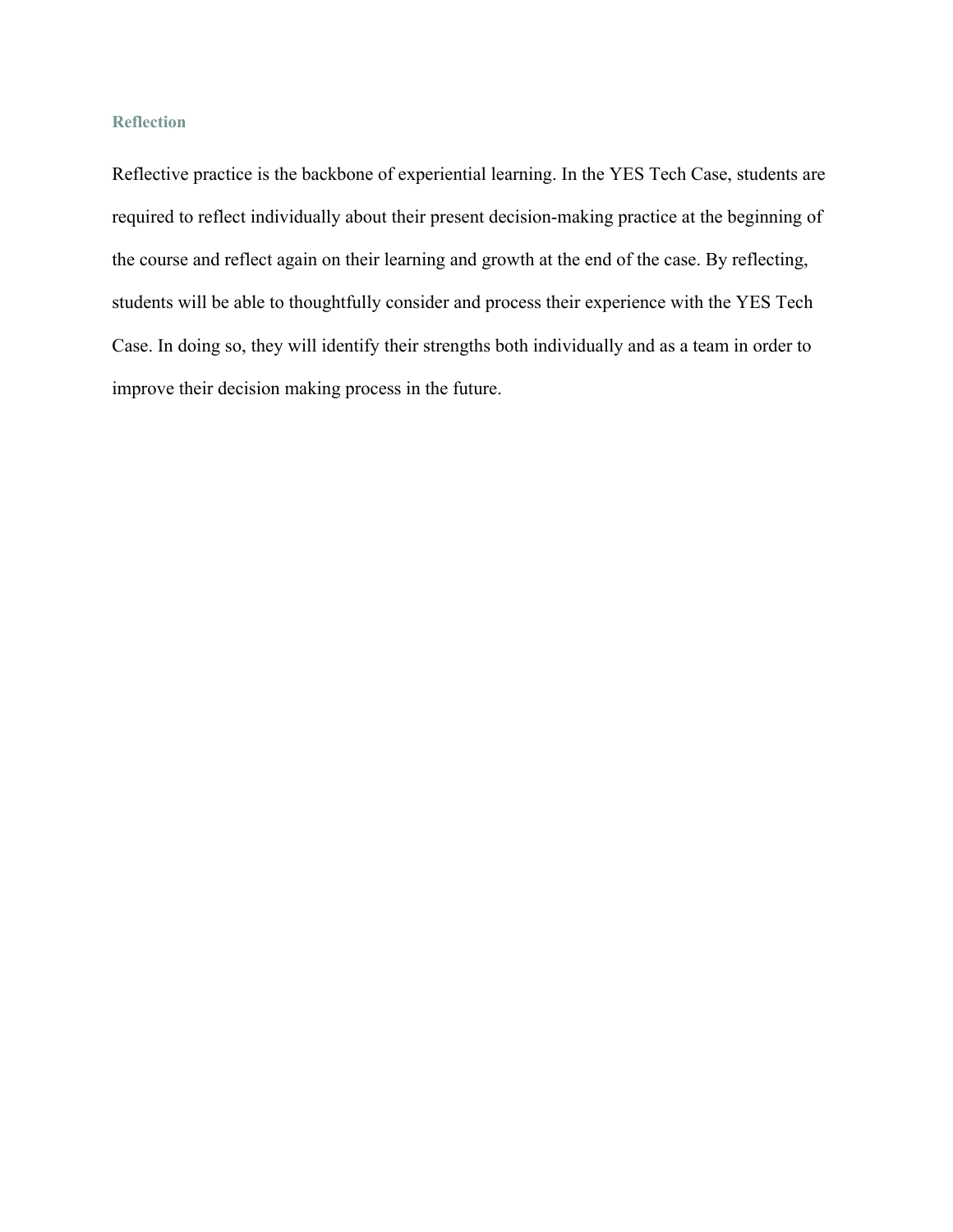# CASE MAP

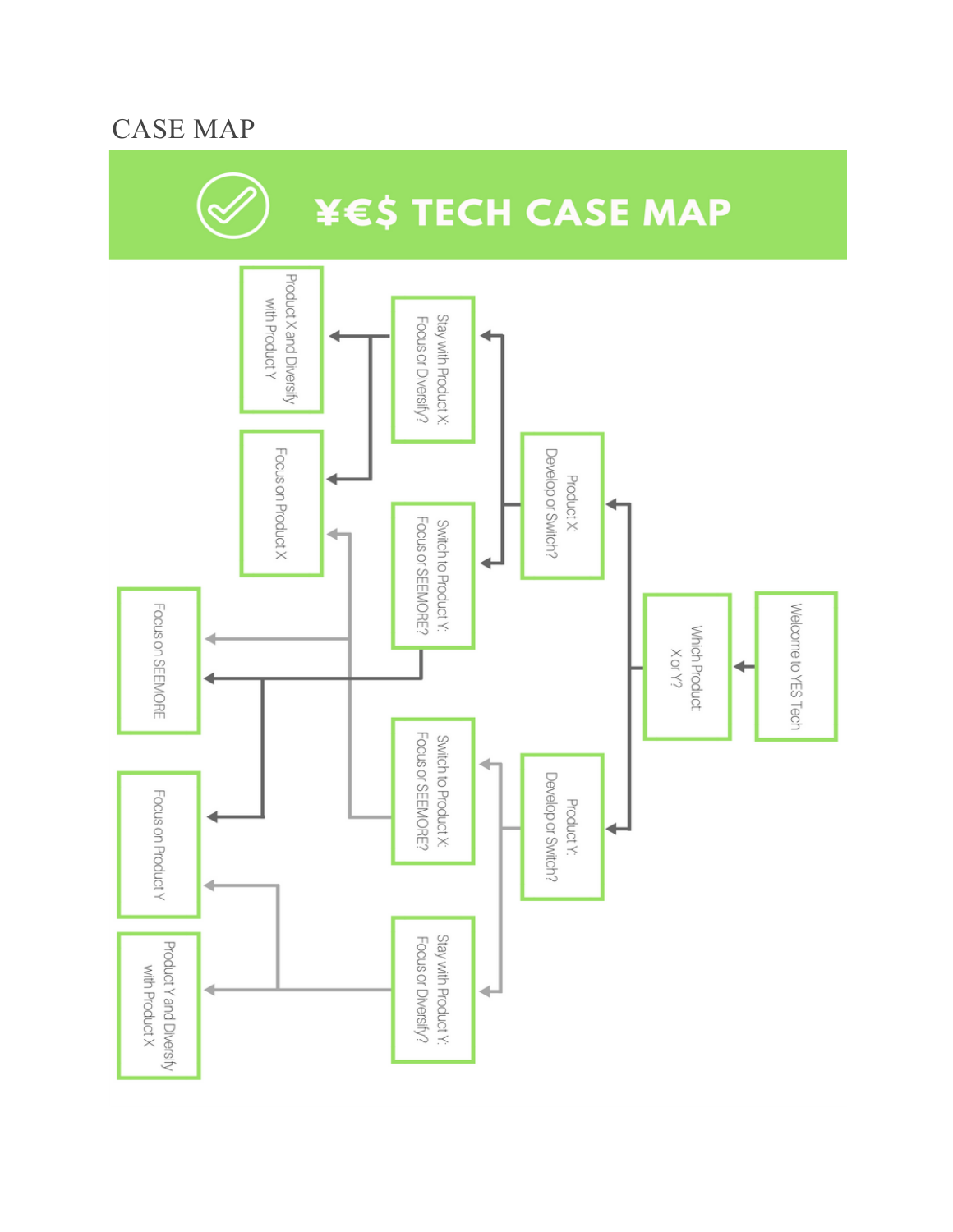## KEY DECISIONS & REFLECTION ELEMENTS

| ASSESSMENT NAME           | INDIVIDUAL/TEA | <b>TYPE</b> | <b>LEARNING</b> | LENGTH          |
|---------------------------|----------------|-------------|-----------------|-----------------|
|                           | M              |             | <b>OUTCOMES</b> |                 |
| Decision Making           | Individual     | Written     | 1, 4            | $200-300$ words |
| Which Product?            | Team           | Video       | 1, 2, 3         | 3-4 minutes     |
| Develop or Switch?        | Team           | Video       | 1, 2, 3         | 3-4 minutes     |
| Go or No Go?<br><b>OR</b> | Team           | Video       | 1, 2, 3         | 3-4 minutes     |
| Focus or Diversify?       |                |             |                 |                 |
| Reflect on Result         | Individual     | Written     | 1, 4            | 500 words       |

## KEY DECISIONS & REFLECTION DETAILS

### **1. DECISION MAKING**

#### **Task Description**

Participants will write a reflection of 200-300 words outlining their current decision making process and reflecting on where they may have room for growth in their decision making.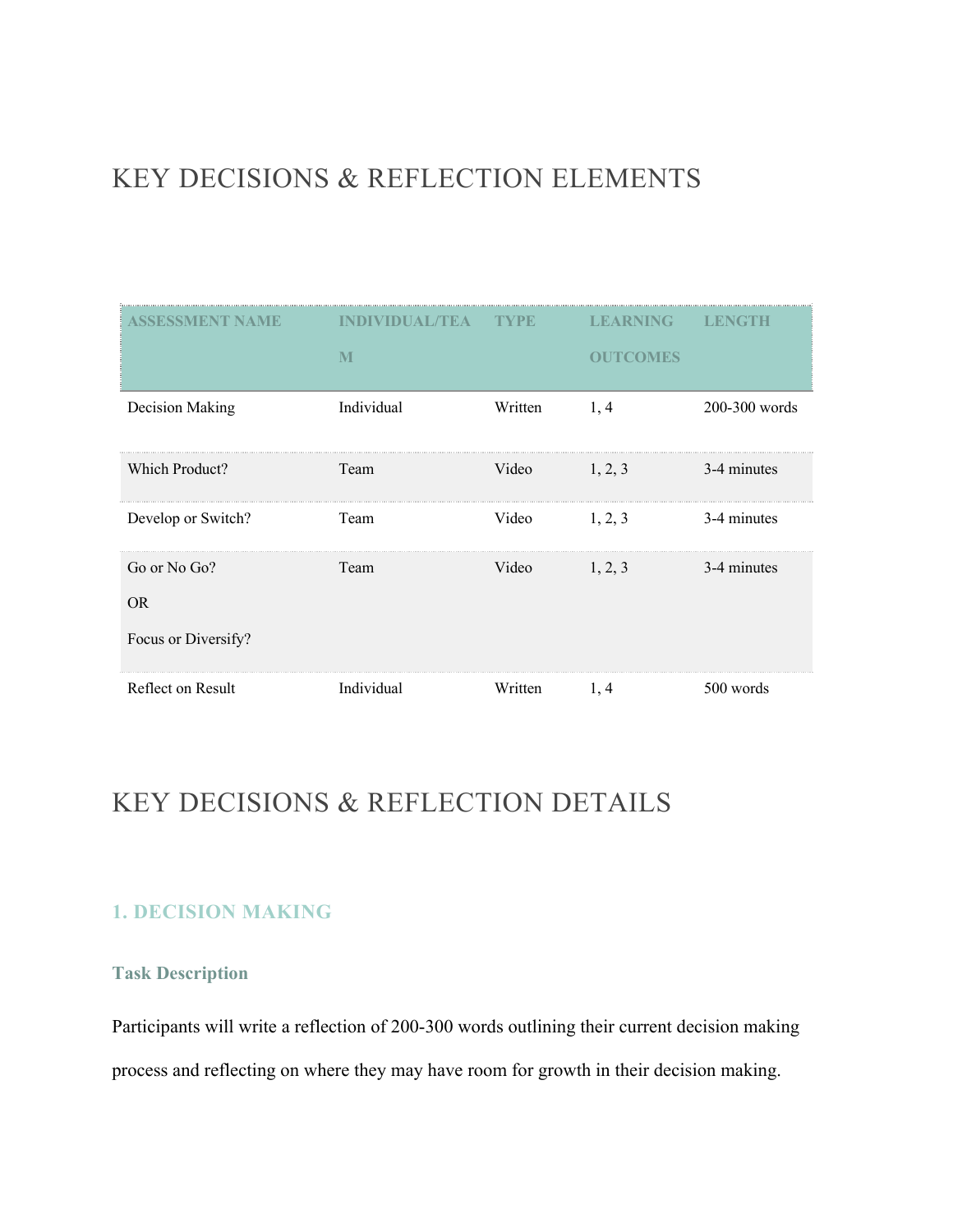#### **Feedback/Evaluation:**

- Clear articulation of current process of decision making.
- Reflection on potential areas for growth.
- Clear communication in written response. Free of grammatical errors.

Feedback/Evaluation can be automated, completed by a program manager or include an industry/mentor feedback loop. See delivery options on page 10 for more details.

#### **2. WHICH PRODUCT?**

- **3. DEVELOP OR SWITCH?**
- **4. GO OR NO GO?** *OR* **FOCUS OR DIVERSIFY?**

#### **Task Description**

Teams will record a 3-4 minute video to clearly outline their team's choice based on the information they have been provided in the program or that they have researched in order to make this decision. Teams will need to present a clearly defined case for their choice and refer to information and research that they have gathered.

#### **Feedback/Evaluation**

- Clear identification of choice/direction that YES Tech should take.
- Clear articulation of reasoning why with reference to evidence in provided information and team conducted research.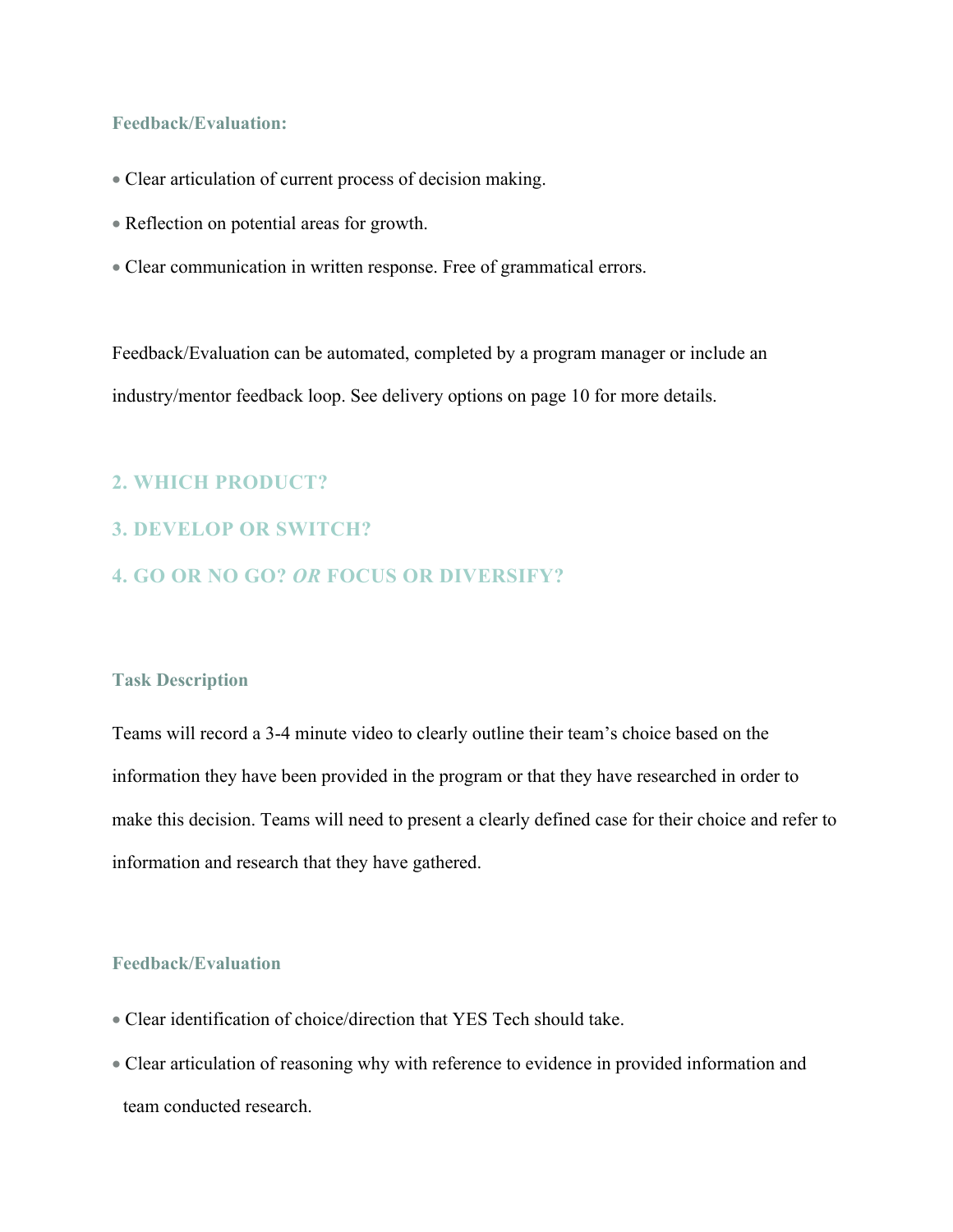- Evidence of market research and analysis to validate choice.
- Clear communication over video considering body language and contributions from all team members.

Feedback/Evaluation can be automated, completed by a program manager or include an industry/mentor feedback loop. See delivery options on page 10 for more details.

#### **5. REFLECT ON RESULT**

#### **Task Description**

Participants will write a reflection of 500 words demonstrating their learning and growth over the course of the program. This reflection will detail the various difficulties and moments of struggle that the student experiences and the personal growth they underwent working through difficult and complex decisions.

#### **Feedback/Evaluation**

- Clear articulation of growth with reference to process of decision making.
- Detailed reflection on personal growth with reference to decisions from this case study.
- Clear communication in written response. Free of grammatical errors.

Feedback/Evaluation can be automated, completed by a program manager or include an industry/mentor feedback loop. See delivery options on page 10 for more details.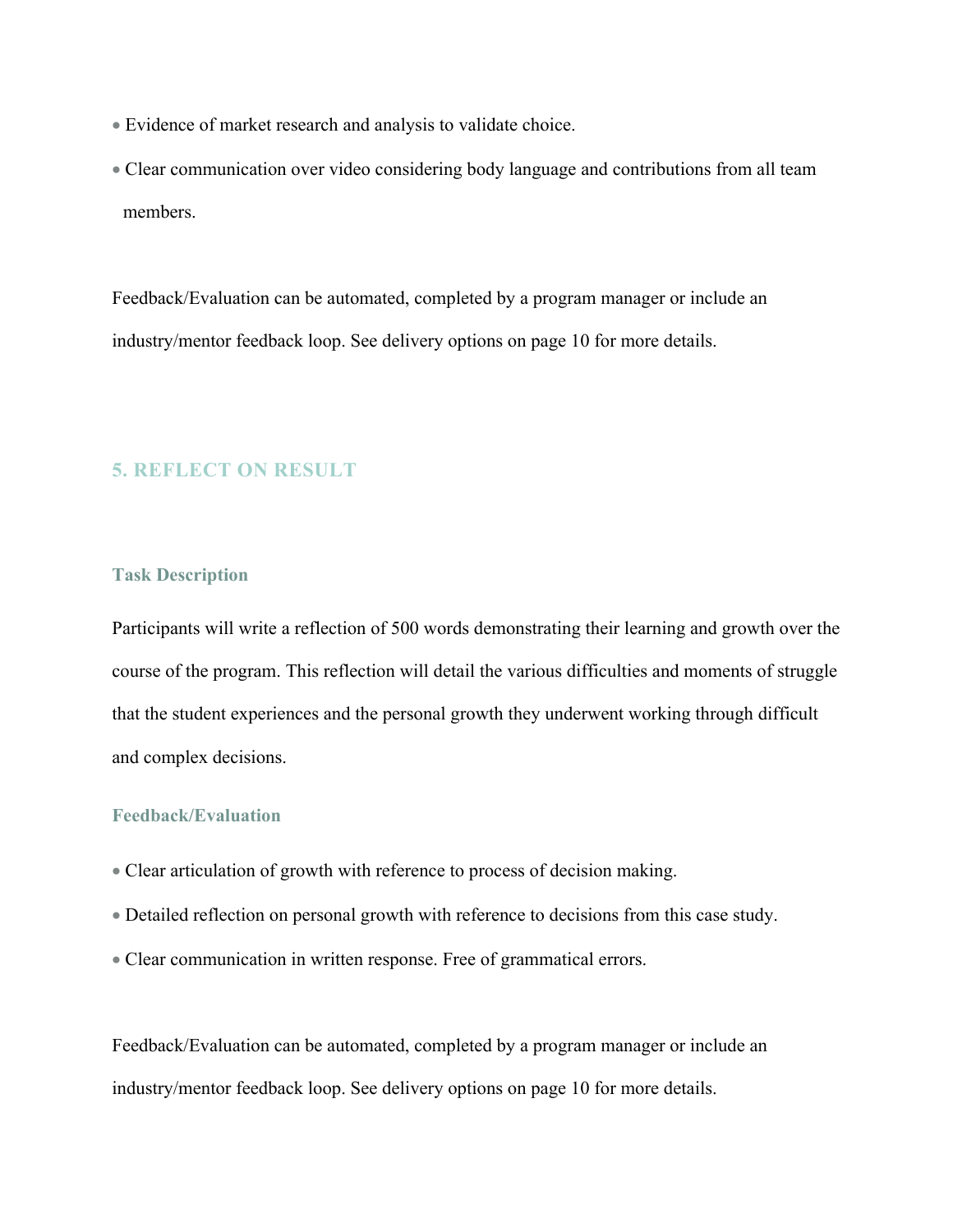## POTENTIAL CONFIGURATIONS

#### **1. TEAM & MODERATED (AS DETAILED ABOVE)**

#### **Description**

Participants will be placed onto teams to go through this decision making case. Their advancement through the case will be determined by the moderation of assessments by reviewers.

#### **Possible Additions:**

- Teams are allocated the opposite of their choice if their video is not convincing enough.
- Team360 Reports to individual team member's collaboration skills.

#### **2. INDIVIDUAL & MODERATED**

#### **Description**

Participants will go through this decision making case on their own. Their advancement through the case will be determined by the moderation of assessments by reviewers.

#### **Possible Additions:**

• Participants are allocated the opposite of their choice if their video is not convincing enough based on a moderator review.

#### **3. AUTOMATED – INDIVIDUAL OR TEAM**

#### **Description**